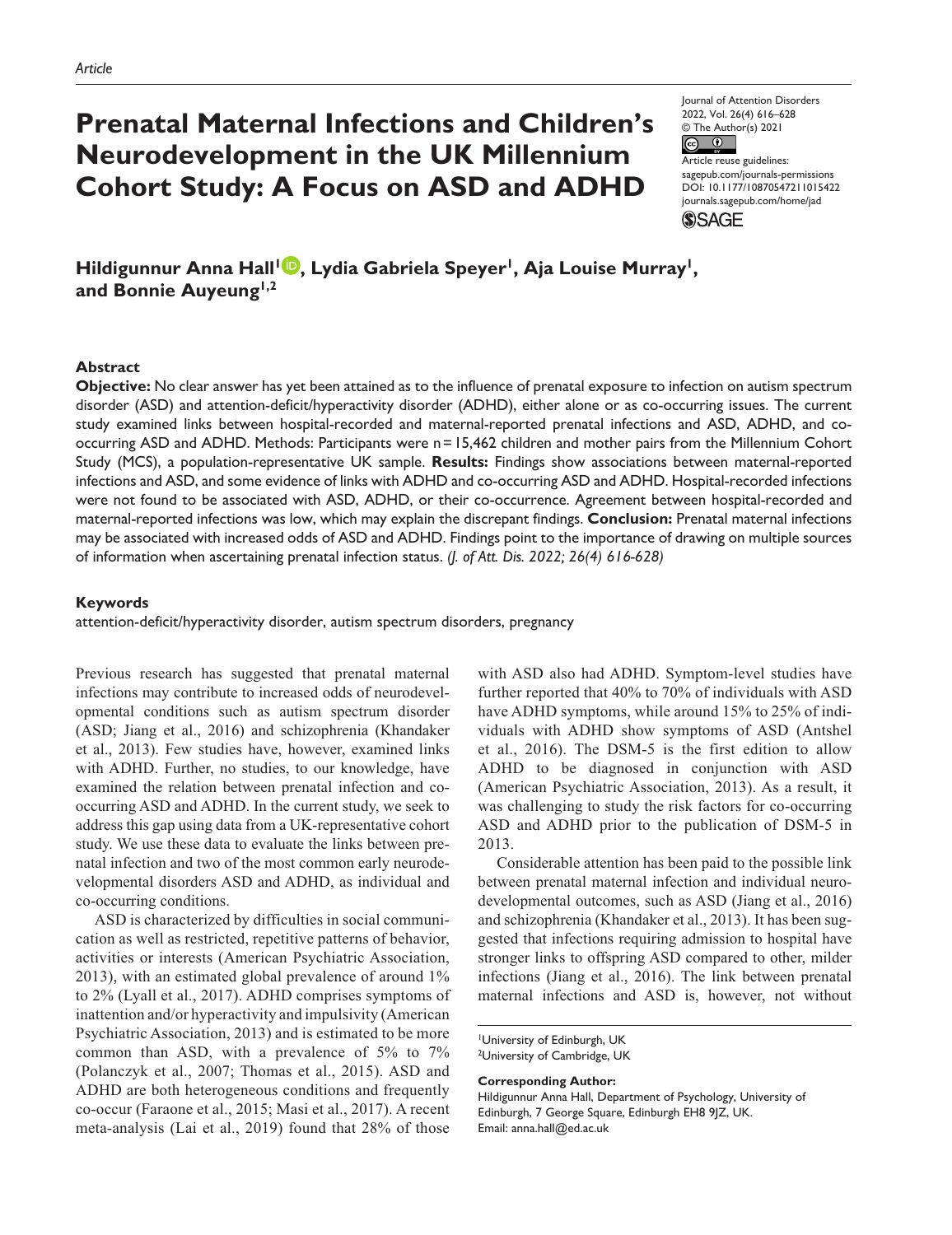controversy. For example, Croen et al. (2019) found that only infection accompanied by fever was associated with ASD, suggesting that this link may be due to the immune response to the infection rather than the infectious agent itself. A small number of studies have explored the relationship between prenatal maternal infections and ADHD, which has only recently been formally recognized as a neurodevelopmental disorder (American Psychiatric Association, 2013). These studies have yielded mixed results. Mann and McDermott (2011) found that prenatal genitourinary infections, gathered from records from physicians' offices and hospitals, were associated with increased odds of ADHD. Dreier et al. (2016), utilizing self-reported exposure data, found increased odds of ADHD in relation to fever in gestational weeks 9 to 12 and genitourinary infections in weeks 33 to 36. A more recent study by Ginsberg et al. (2019) found associations between prenatal maternal infections and ADHD after controlling for various confounds and covariates. However, the associations were no longer statistically significant in sibling comparisons, which help adjust for additional confounds that are not easily accounted for in typical approaches to estimating the association between prenatal exposures and offspring outcomes. No study, to our knowledge, has studied links between prenatal maternal infections and co-occurring ASD and ADHD.

Previous studies have operationalized and measured prenatal infections in various ways. Two commonly used methods are patient self-report and hospital inpatient records. It can be argued that maternal-reported infections capture a broader range of infections than inpatient records, as less severe infections, treated at the level of general practice or in outpatient clinics, will not appear in inpatient records, but may still be reported by the women themselves. However, there are several well-known limits to selfreported data, compounded in the cases where the selfreports are retrospective. This is suboptimal from the perspective of obtaining as accurate-as-possible determinations of whether or not an infection is present. Most studies rely on a single source of information regarding prenatal infection, typically either maternal self-reports or hospital records.

The current study uses data from both inpatient hospital records and retrospective maternal self-reports to assess links between exposure to prenatal infections and offspring ASD, ADHD and co-occurring ASD and ADHD in a population-representative UK sample. Our aims were: (1) to examine whether previous results on links between hospital-recorded prenatal maternal infections and ASD would replicate in a representative UK cohort study when relevant confounders are taken into account; (2) to explore whether maternal-reported infections would be associated with increased odds of ASD, as the literature on these associations is not clear; (3) to add to the literature on links between prenatal infections and ADHD as well as co-occurring ASD

and ADHD. We hypothesized that prenatal infections would be associated with increased odds of ASD, ADHD, and their co-occurrence irrespective of the source of information (maternal reports vs. hospital records) but that the association would be attenuated when adjusting for a range of relevant confounders.

## **Method**

## *Cohort*

Participants were the *n*=15,462 children and mother pairs from the UK Millennium Cohort Study (MCS; Connelly & Platt, 2014) who had data available on both prenatal infections (maternal-reported or hospital-recorded) and children's ASD or ADHD between the ages 5 and 14. The MCS is a longitudinal birth cohort study following over 18,000 families in the UK since the year 2000. At the time of this study, seven sweeps of data had been collected; when the children were the ages of 9months, 3, 5, 7, 11, 14, and 17years. The cohort was drawn from and stratified via the stratification of electoral wards in each of the four countries of the UK; England, Scotland, Wales, and Northern Ireland, providing information on families' socioeconomic status. Families living in disadvantaged circumstances, as well as those of ethnic minorities, were overrepresented in the sample. As a consequence of these recruitment efforts, the MCS sample is representative of the UK population, in particular in terms of socioeconomic status, when appropriate design weights are used. For further information on sampling procedures, see Plewis (2007) and for more information on the cohort, see Connelly and Platt (2014) and documentation on the MCS website ([https://cls.ucl.ac.uk/cls-studies/millen](https://cls.ucl.ac.uk/cls-studies/millennium-cohort-study/)[nium-cohort-study/](https://cls.ucl.ac.uk/cls-studies/millennium-cohort-study/)). The data are available for download at no cost from the UK Data Service ([https://ukdataservice.](https://ukdataservice.ac.uk/) [ac.uk/](https://ukdataservice.ac.uk/)). The MCS obtained ethical approval and informed consent for all data collection sweeps (Shepherd & Gilbert, 2019).

At the time of the second sweep of the MCS, just under 700 new families were recruited. We excluded these families from our sample as data on infections and many of the covariates used in analyses were collected in the first sweep, when the children were around 9months of age, whereas the new families answered these questions when the children were around 3years of age; a much longer retrospective recall period. Further, families with more than one child taking part in the MCS were excluded to ensure independence of observations regarding parent characteristics and home environment (Figure 1).

## *Measures*

Data on infections diagnosed in hospital during pregnancy were gathered from linked maternity inpatient records. The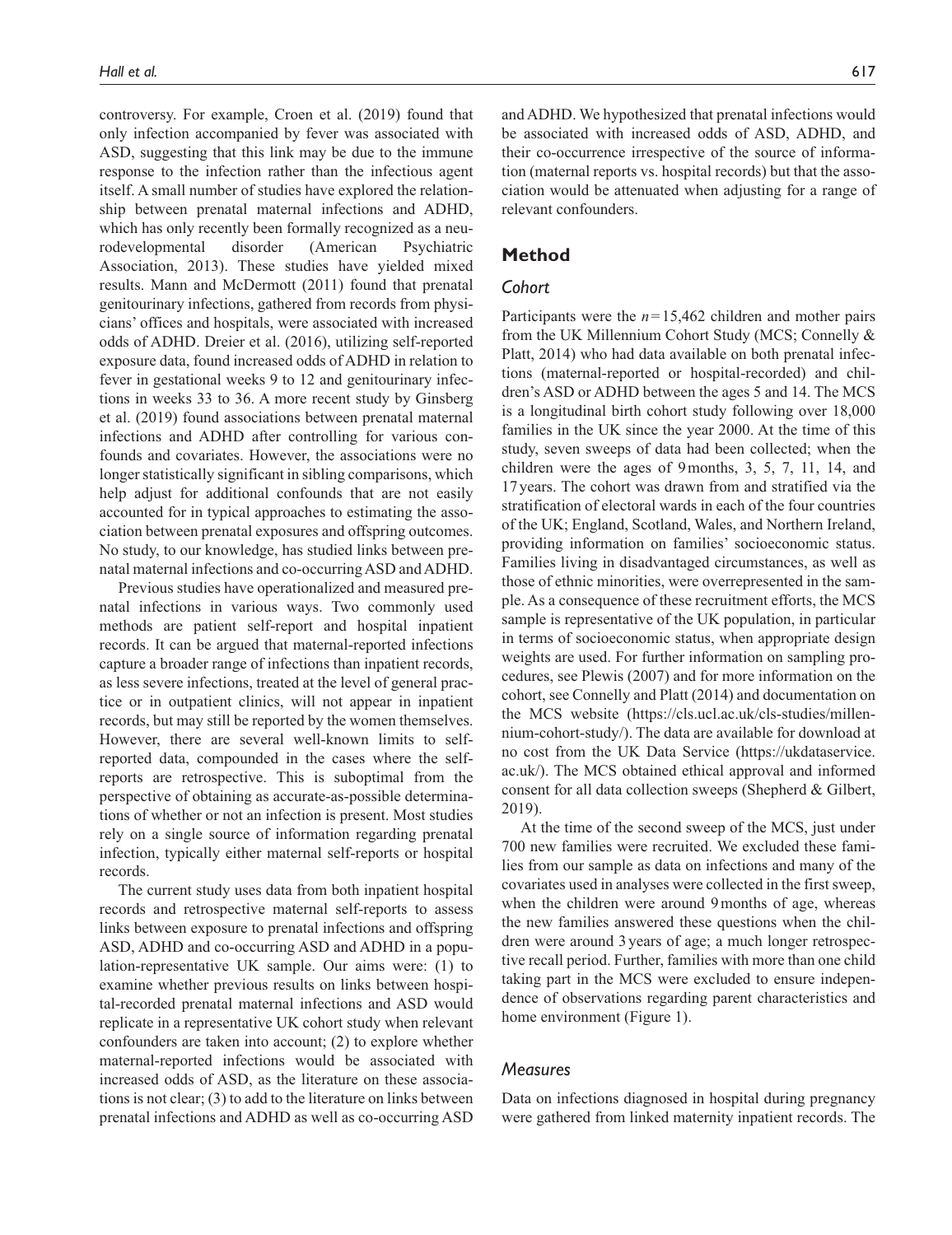

**Figure 1.** Sample exclusions.

diagnostic information made available were three-digit codes using the International Classification of Diseases, 10th revision (ICD-10; World Health Organisation, 2011). For the purposes of this study, all recorded ICD-10 codes in the data were examined and those representing infections or inflammatory illness were filtered out to use as an indication of hospital-recorded infection. For a list of the ICD-10 codes included in the study, and their respective frequencies, see Supplemental Table S1.

Information on maternal-reported infections during pregnancy was gathered from interviews completed at the first sweep of the MCS, which took place around 9months (range: 8.1–12.7months) after birth of the cohort child. Mothers were asked: "Did you have any illnesses or other problems during your pregnancy that required medical attention or treatment?" If mothers responded positively to this question, they were asked: "What illnesses or problems did you have?" The data released had already been coded into categories, two of which represented infections; (1) Urinary infection and (2) Other/Non-trivial infections (National Centre for Social Research, 2003). For the purposes of this study, if either infection code was present, this was coded as "infection," if another illness was reported this was coded as "other illnesses" and negative responses to the initial question of whether any illness had been experienced were coded as "no illness." The "other illness" category included issues relating to foetal health, such as "too much fluid around the baby," "suspected slow growth of the baby," "foetal heart slow, faint, inaudible, foetal distress," as well as maternal illnesses. The most frequently reported

non-infectious illnesses were "bleeding or threatened miscarriage in early pregnancy," "raised blood pressure, eclampsia/preeclampsia, or toxaemia," "persistent vomiting," "bleeding in later pregnancy," and "anemia."

Information on whether a child had ever had ASD and/or ADHD was gathered from parental interviews at the third, fourth, fifth, and sixth sweeps of the study, when the children were around the ages of 5, 7, 11, and 14, respectively. The main respondent, which in the majority of cases was the child's mother, was asked at each sweep: "Has a doctor or other health professional ever told you that [Cohort member's name] had any of the following problems? Autism, Asperger's Syndrome or other Autistic Spectrum Disorder?" The same question was asked for ADHD; "Has a doctor or other health professional ever told you that [Cohort member's name] had Attention Deficit and Hyperactivity Disorder (ADHD)?" For the purposes of this study, two variables were created, one representing each disorder. If the respondent responded positively to the question at any of the four time points, the child was coded as having the disorder. We chose to include all those who had at any point responded positively to the question in order to capture those who may have "grown out" of their condition according to clinical criteria but might still have had limiting symptoms. However, sensitivity analyses were carried out, where children were coded as not having ASD/ADHD if their parent at one point said that they had the condition but at a later sweep of the MCS said that they did not. Lastly, a variable for co-occurring ASD and ADHD was created from the ASD and ADHD variables, representing those who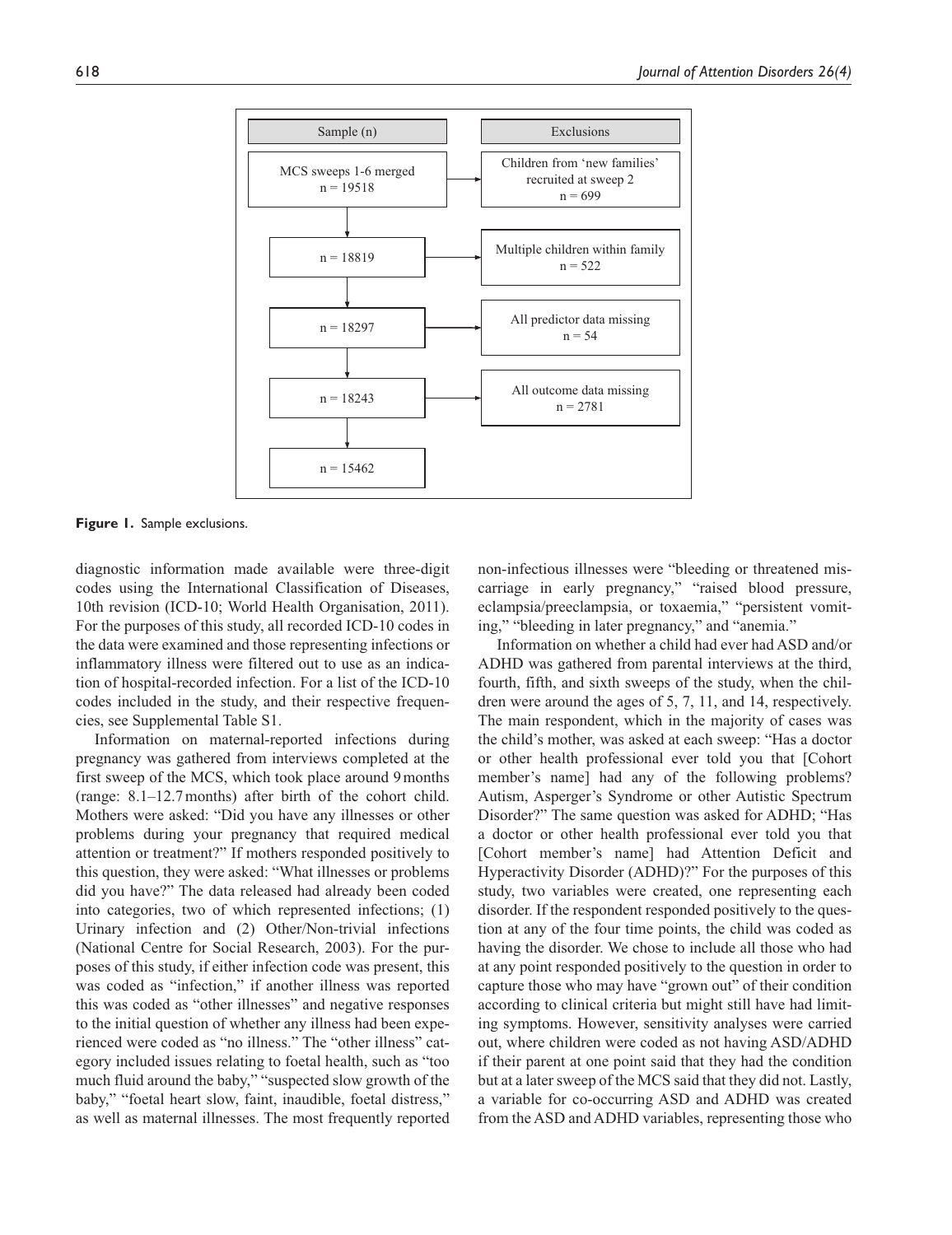were reported to have both ASD and ADHD at some point between the ages of 5 and 14, regardless of at which sweep each condition was reported. In sensitivity analyses, only the children where both conditions were reported at the same data collection sweep were coded as having co-occurring ASD and ADHD.

A number of potential confounders and covariates were selected before conducting analyses. The selection was based on a literature search of previous studies on links between prenatal immune activation and neurodevelopmental outcomes, and then the individual associations. The variables selected were: *child's sex* (Arnett et al., 2015; Ferri et al., 2018), *maternal age* (Mikkelsen et al., 2016; Wu et al., 2017), *maternal education*, *area-based deprivation* (Minh et al., 2017; Mortensen et al., 2011), *maternal smoking during pregnancy* (Langley et al., 2005), and *maternal history of psychiatric illness* (Daniels et al., 2008; López Seco et al., 2015). Child's *gestational age* and *birthweight* were also considered as covariates, but not included in primary analyses as these factors may act as mediators in the relationship between prenatal infections and neurodevelopmental outcomes such as ASD and ADHD (Atladottir et al., 2010; Lampi et al., 2012; Sciberras et al., 2017). However, as views may differ on this, sensitivity analyses were carried out which additionally adjusted for gestational age and birthweight.

Data on all confounds and covariates were gathered from parental interviews at the first sweep of data collection (around 9months after the birth of the cohort child). Child sex was provided as male/female and maternal age as a continuous variable of whole years. Maternal education was classified as National Vocational Qualification (NVQ) levels. For the current study, we categorized maternal education as NVQ level 3 (which equates to upper secondary education) or lower. Area-based deprivation was assessed using the Index of Multiple Deprivation (IMD; Noble et al., 2006). Maternal smoking during pregnancy was coded as yes/no, as was maternal history of psychiatric illness. In the case of the latter, mothers were asked whether they had any longstanding illness, responses to which were provided as ICD-10 codes. For the purposes of the current study, we filtered out codes which represented psychiatric disorders as indications of psychiatric illness. Further information can be found in questionnaire documentation (National Centre for Social Research, 2003).

## *Statistical Analyses*

The data were analyzed using R (R Core Team, 2018) and RStudio (RStudio Team, 2017). Data were restructured and merged to allow for longitudinal analysis (script: [https://](https://github.com/Lydia-G-S/Millennium-Cohort-Study-Data-Restructuring-in-R) [github.com/Lydia-G-S/Millennium-Cohort-Study-Data-](https://github.com/Lydia-G-S/Millennium-Cohort-Study-Data-Restructuring-in-R)[Restructuring-in-R\)](https://github.com/Lydia-G-S/Millennium-Cohort-Study-Data-Restructuring-in-R). We used the *survey* package (Lumley, 2019) in order to adjust for clustering (electoral wards), stratification (socioeconomic status and ethnicity), and

unequal selection probabilities and attrition bias, using weights. The *survey* package further allowed us to include a finite population correction factor, in order to adjust for sampling from a finite population without replacement. Adjustments were carried out in line with guidance published by the Centre for Longitudinal Studies (Ketende & Jones, 2011).

Logistic regressions with robust estimators were used to examine whether prenatal infections were associated with increased odds of ASD and/or ADHD. First, we fit unadjusted models of associations between prenatal maternal infections (separately for any infection, hospital-recorded infection, and maternal-reported infection) and ASD, ADHD and co-occurring ASD and ADHD. We then fit the same set of models while adjusting for potential confounds and covariates. Missing data were dealt with using attrition weights. Results are presented using Odds Ratios (OR) and corresponding 95% Confidence Intervals (CI).

## **Results**

Results from raw descriptive analyses showed that 1,346 (8.7%) mothers had an infection during pregnancy, either maternal-reported or hospital recorded. Of those who responded to the question on self-reported illness (*n*=15,459), 1,151 (7.4%) reported having an infection in pregnancy. Of those who had linked hospital admission data (*n*=11,954), 253 (2.1%) were reported as having an infection. In the overall sample, 3.7% of the children were reported as having ASD at some point between the ages 5 and 14, 3.2% were reported to have ADHD, and 1.2% were reported to have both ASD and ADHD. Table 1 shows descriptive statistics of study covariates by infection status (any infection vs. no infection).

## *Any Infection*

Results from unadjusted logistic models showed that the occurrence of any prenatal infection, either hospital recorded or maternal-reported, was associated with increased odds of both ASD, *OR*=1.72 (*CI*=1.34–2.22) and ADHD, *OR*=1.47 (*CI*=1.04–2.07), but not co-occurring ASD and ADHD, *OR*=1.48 (*CI*=0.92–2.39). When adjusting for potential confounds and covariates, only links with ASD were found, *OR*=1.48 (*CI*=1.14–1.91; Table 2).

## *Hospital-Recorded Infection*

Results from unadjusted logistic models showed that the occurrence of a hospital-recorded prenatal infection was not associated with the odds of ASD, *OR*=1.22 (*CI*=0.62– 2.42), ADHD, *OR*=1.63 (*CI*=0.83–3.22), or co-occurring ASD and ADHD, *OR*=1.18 (*CI*=0.42–3.33). Adjusted models also showed no associations (Table 2).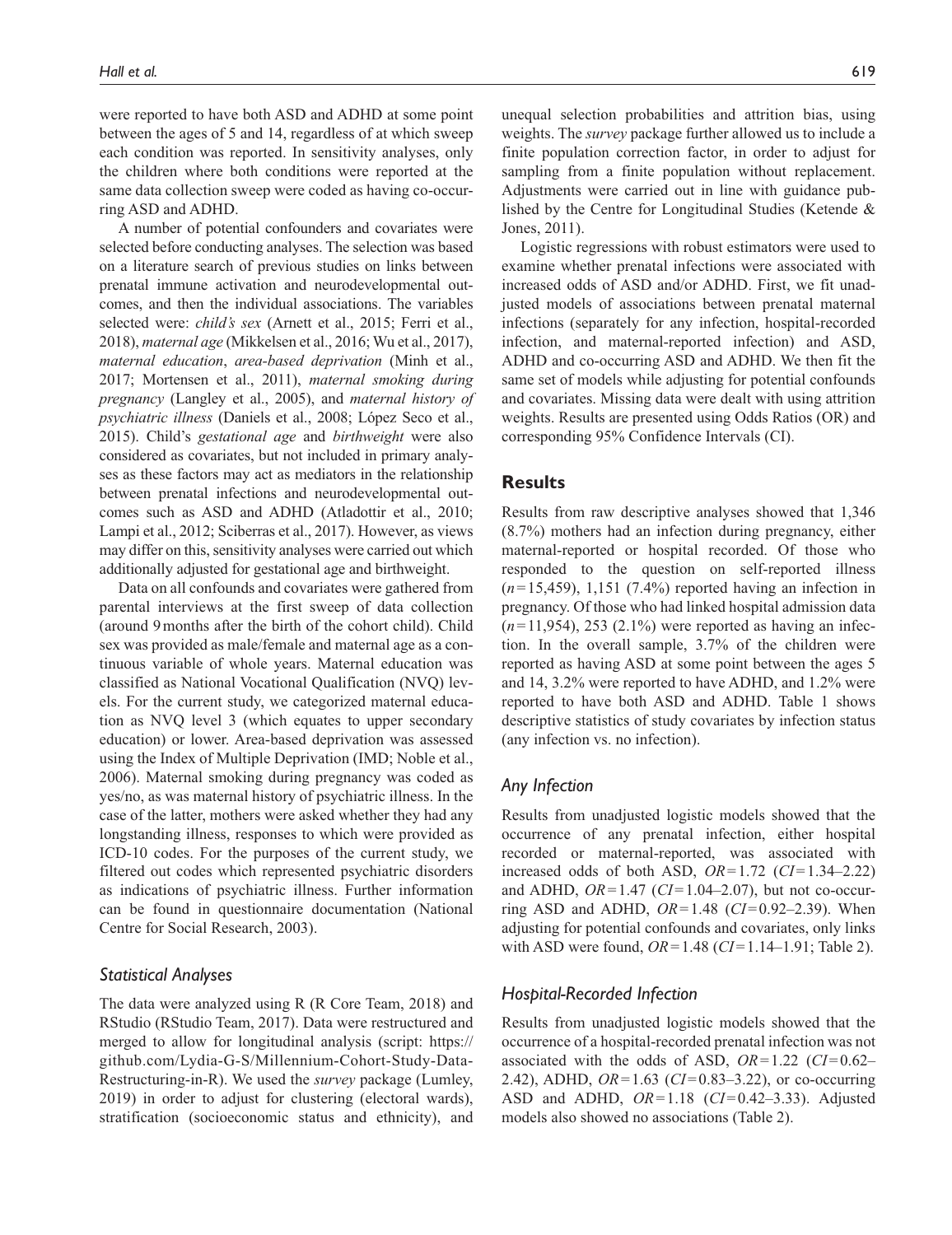|  | Table I. Descriptive Statistics for Study Variables. |  |  |  |
|--|------------------------------------------------------|--|--|--|
|--|------------------------------------------------------|--|--|--|

|                                         |                | Infection ( $n = 1,346$ ) | No infection $(n = 14, 116)$ |       |
|-----------------------------------------|----------------|---------------------------|------------------------------|-------|
| <b>ASD</b>                              |                |                           |                              |       |
| Yes                                     | 75             | 5.6%                      | 499                          | 3.5%  |
| No                                      | 1,271          | 94.4%                     | 13,617                       | 96.5% |
| Missing                                 | 0              | 0.0%                      | 0                            | 0.0%  |
| <b>ADHD</b>                             |                |                           |                              |       |
| Yes                                     | 63             | 4.7%                      | 431                          | 3.1%  |
| No                                      | 1,283          | 95.3%                     | 13,683                       | 96.9% |
| Missing                                 | 0              | 0.0%                      | 2                            | 0.0%  |
| ASD and ADHD                            |                |                           |                              |       |
| Yes                                     | 26             | 1.9%                      | 164                          | 1.2%  |
| No                                      | 1,320          | 98.1%                     | 13,952                       | 98.9% |
| Missing                                 | 0              | 0.0%                      | 0                            | 0.0%  |
| Child's sex                             |                |                           |                              |       |
| Male                                    | 721            | 53.6%                     | 7,197                        | 51.0% |
| Female                                  | 625            | 46.4%                     | 6,918                        | 49.0% |
| Missing                                 | 0              | 0.0%                      | ı                            | 0.0%  |
| Maternal age                            |                |                           |                              |       |
| $<$ 25 years                            | 456            | 33.9%                     | 3,692                        | 26.2% |
| $\geq$ 25 years                         | 890            | 66.1%                     | 10,419                       | 73.8% |
| Missing                                 | 0              | 0.0%                      | 5                            | 0.0%  |
| Maternal education                      |                |                           |                              |       |
| Lower than upper secondary              | 753            | 55.9%                     | 7,339                        | 52.0% |
| Upper secondary or higher               | 591            | 43.9%                     | 6,759                        | 47.9% |
| Missing                                 | $\overline{2}$ | 0.2%                      | 8                            | 0.1%  |
| Maternal history of psychiatric illness |                |                           |                              |       |
| Yes                                     | 69             | 5.1%                      | 366                          | 2.6%  |
| No                                      | 1,274          | 94.7%                     | 13,738                       | 97.3% |
|                                         | 3              | 0.2%                      | 12                           | 0.1%  |
| Missing                                 |                |                           |                              |       |
| Maternal postnatal distress             |                |                           |                              |       |
| <b>High</b>                             | 277            | 20.6%                     | 1,916                        | 13.6% |
| Low                                     | 1,028          | 76.4%                     | 11,676                       | 82.7% |
| Missing                                 | 41             | 3.0%                      | 524                          | 3.7%  |
| Maternal prenatal smoking               |                | 0.0%                      |                              |       |
| Yes                                     | 351            | 26.1%                     | 3,124                        | 22.1% |
| No                                      | 994            | 73.8%                     | 10,986                       | 77.8% |
| Missing                                 | J              | 0.1%                      | 6                            | 0.0%  |
| Index of multiple deprivation           |                |                           |                              |       |
| Lowest quintile                         | 440            | 32.7%                     | 4,443                        | 31.5% |
| 20%-39%                                 | 322            | 23.9%                     | 3,177                        | 22.5% |
| 40%-59%                                 | 227            | 16.9%                     | 2,383                        | 16.9% |
| 60%-79%                                 | 185            | 13.7%                     | 1,959                        | 13.9% |
| Highest quintile                        | 172            | 12.8%                     | 2,153                        | 15.3% |
| Missing                                 | 0              | 0.0%                      | H                            | 0.0%  |
| Birth weight                            |                |                           |                              |       |
| $<$ 2,500 $g$                           | 114            | 8.5%                      | 866                          | 6.1%  |
| $\geq$ 2,500 g                          | 1,232          | 91.5%                     | 13,237                       | 93.8% |
| Missing                                 | $\pmb{0}$      | 0.0%                      | 3                            | 0.1%  |
| Gestational age                         |                |                           |                              |       |
| $<$ 37 weeks                            | 169            | 12.6%                     | 1,267                        | 9.0%  |
| $\geq$ 37 weeks                         | 1,165          | 86.6%                     | 12,697                       | 89.9% |
| Missing                                 | 12             | 0.8%                      | 152                          | 1.1%  |

*Note.* Maternal age and postnatal distress, birthweight, and gestational age were categorized for descriptive purposes but kept continuous in regression models.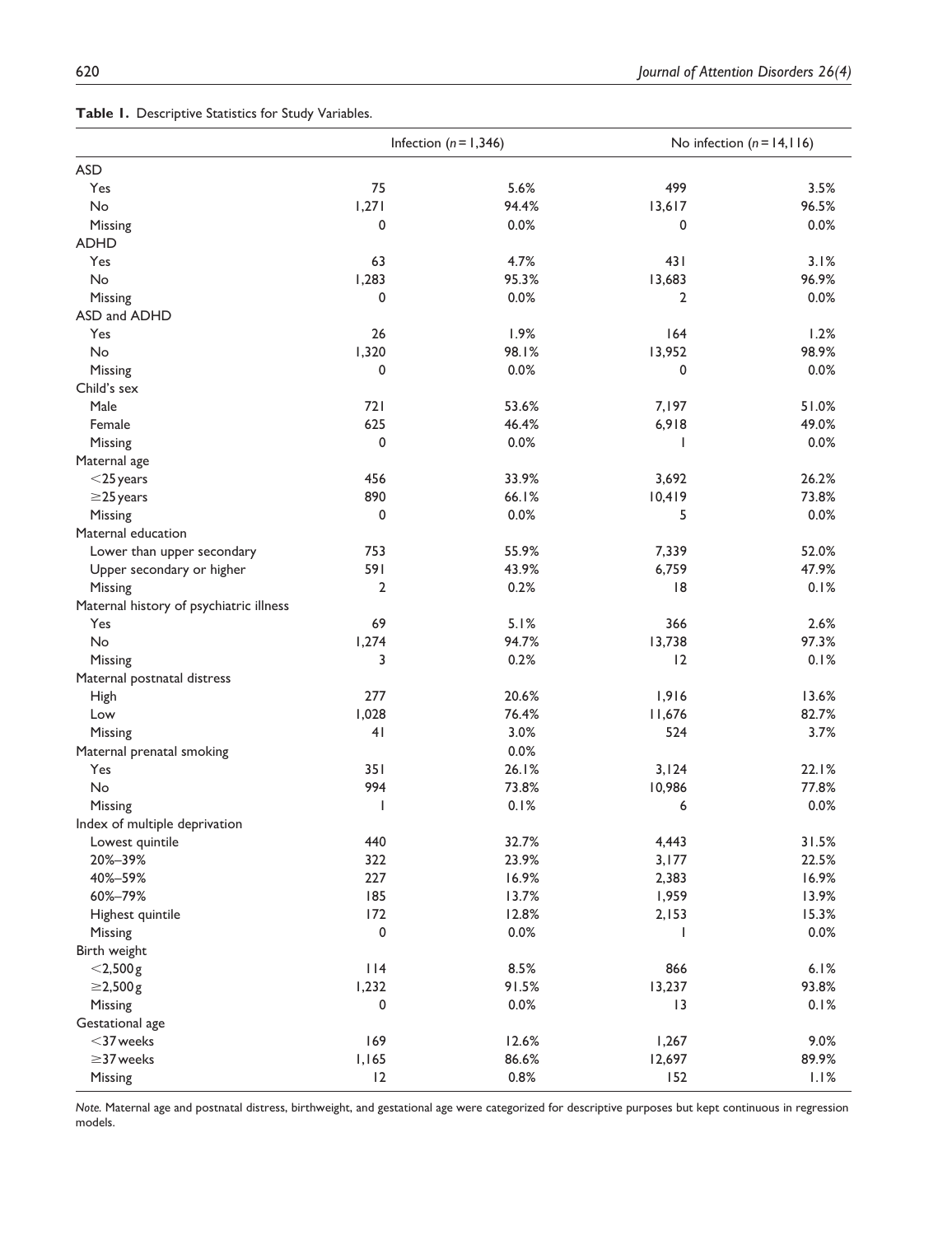## *Maternal-Reported Infection*

Results from unadjusted logistic models showed that the occurrence of a maternal-reported prenatal infection was associated with increased odds of both ASD, *OR*=2.08 (*CI*=1.56–2.79) and ADHD, *OR*=1.69 (*CI*=1.19–2.40), as well as co-occurring ASD and ADHD, *OR*=2.01 (*CI*=1.16– 3.47). When adjusting for potential confounds and covariates, results only showed links with ASD, *OR*=1.77 (*CI*=1.31–2.40; Table 2).

**Table 2.** Odds Ratios (OR) and 95% Confidence Intervals (CI) for Links Between Prenatal Maternal Infections and Children's ASD and ADHD.

|                   |      | Unadjusted    |              | Adjusted      |  |
|-------------------|------|---------------|--------------|---------------|--|
|                   | ΟR   | СI            | ΟR           | CI            |  |
|                   |      | <b>ASD</b>    |              | <b>ASD</b>    |  |
| Any infection     | 1.72 | $1.34 - 2.22$ | 1.48         | $1.14 - 1.91$ |  |
| Hospital-recorded | 1.22 | $0.62 - 2.42$ | 0.97         | $0.49 - 1.93$ |  |
| Maternal-reported | 2.08 | $1.56 - 2.79$ | 1.77         | $1.31 - 2.40$ |  |
|                   |      | <b>ADHD</b>   | <b>ADHD</b>  |               |  |
| Any infection     | l.47 | $1.04 - 2.07$ | 1.20         | $0.84 - 1.70$ |  |
| Hospital-recorded | 1.63 | $0.83 - 3.22$ | 1.45         | $0.72 - 2.93$ |  |
| Maternal-reported | 1.69 | $1.19 - 2.40$ | 1.34         | $0.93 - 1.94$ |  |
|                   |      | ASD and ADHD  | ASD and ADHD |               |  |
| Any infection     | 1.48 | $0.92 - 2.39$ | 1.20         | $0.74 - 1.95$ |  |
| Hospital-recorded | 1.18 | $0.42 - 3.33$ | 1.01         | $0.36 - 2.79$ |  |
| Maternal-reported | 2.01 | $1.16 - 3.47$ | 1.56         | $0.89 - 2.74$ |  |

#### *Sensitivity Analyses*

When a more restrictive coding method for ASD and ADHD was used (see Measures), 3.4% were reported to have ASD, 2.6% ADHD, and 0.3% both ASD and ADHD. Using these variables, results from adjusted logistic regressions showed that maternal-reported prenatal infections were associated with increased odds of ASD, *OR*=1.60 (*CI*=1.15–2.22). In contrast to the findings of the primary analyses, adjusted models also showed links between maternal-reported infections and ADHD, *OR*=1.51 (*CI*=1.00–2.27) and co-occurring ASD and ADHD, *OR*=3.35 (*CI*=1.24–9.06). No links were found between hospital-recorded infections and any of the outcomes in neither unadjusted nor adjusted models (Table 3).

The latter sensitivity analysis, in which we additionally adjusted for birth weight and gestational age, showed the same pattern of results as the primary analyses. Adjusted models found increased odds of ASD to be associated with any infection, *OR*=1.42 (*CI*=1.10–1.84) and maternalreported infections *OR*=1.70 (*CI*=1.26–2.30). No associations were found with hospital-recorded infections (Table 3).

## **Discussion**

The aims of this study were to examine links between prenatal maternal infections, both hospital-recorded and maternal-reported, and children's ASD, ADHD, as well as co-occurring ASD and ADHD. Results showed that maternal-reported infections were associated with increased odds of ASD, after adjusting for potential confounds and

**Table 3.** Sensitivity Analyses. Odds Ratios (OR) and 95% Confidence Intervals (CI) for Links between Prenatal Maternal Infections and Children's ASD and ADHD.

|                   | Unadjusted*  |                | Adjusted*  |               | Additionally adjusted <sup>§</sup> |               |
|-------------------|--------------|----------------|------------|---------------|------------------------------------|---------------|
|                   | 0R           | CI             | <b>OR</b>  | CI            | <b>OR</b>                          | CI            |
|                   | <b>ASD</b>   |                | <b>ASD</b> |               | <b>ASD</b>                         |               |
| Any infection     | 1.50         | $1.12 - 2.00$  | 1.27       | $0.94 - 1.71$ | 1.42                               | $1.10 - 1.84$ |
| Hospital-recorded | 0.84         | $0.38 - 1.83$  | 0.61       | $0.26 - 1.45$ | 0.85                               | $0.42 - 1.73$ |
| Maternal-reported | 1.88         | $1.36 - 2.61$  | 1.60       | $1.15 - 2.22$ | 1.70                               | $1.26 - 2.30$ |
|                   |              | <b>ADHD</b>    |            | <b>ADHD</b>   | <b>ADHD</b>                        |               |
| Any infection     | 1.51         | $1.03 - 2.22$  | 1.24       | $0.84 - 1.84$ | 1.18                               | $0.84 - 1.67$ |
| Hospital-recorded | 1.29         | $0.59 - 2.81$  | 1.15       | $0.52 - 2.55$ | 1.33                               | $0.65 - 2.72$ |
| Maternal-reported | 88.1         | $1.27 - 2.77$  | 1.51       | $1.00 - 2.27$ | 1.34                               | $0.93 - 1.93$ |
|                   | ASD and ADHD |                |            | ASD and ADHD  | ASD and ADHD                       |               |
| Any infection     | 1.83         | $0.81 - 4.14$  | 1.44       | $0.62 - 3.34$ | 1.18                               | $0.73 - 1.90$ |
| Hospital-recorded | 0.90         | $0.13 - 6.28$  | 0.67       | $0.10 - 4.54$ | 0.92                               | $0.33 - 2.58$ |
| Maternal-reported | 4.27         | $1.61 - 11.32$ | 3.35       | $1.24 - 9.06$ | 1.54                               | $0.88 - 2.68$ |

*Note.* \* ASD and ADHD using a more restrictive means of response coding.

§ ASD and ADHD using the same coding as primary analyses, ORs and CIs additionally adjusted for birth weight and gestational age.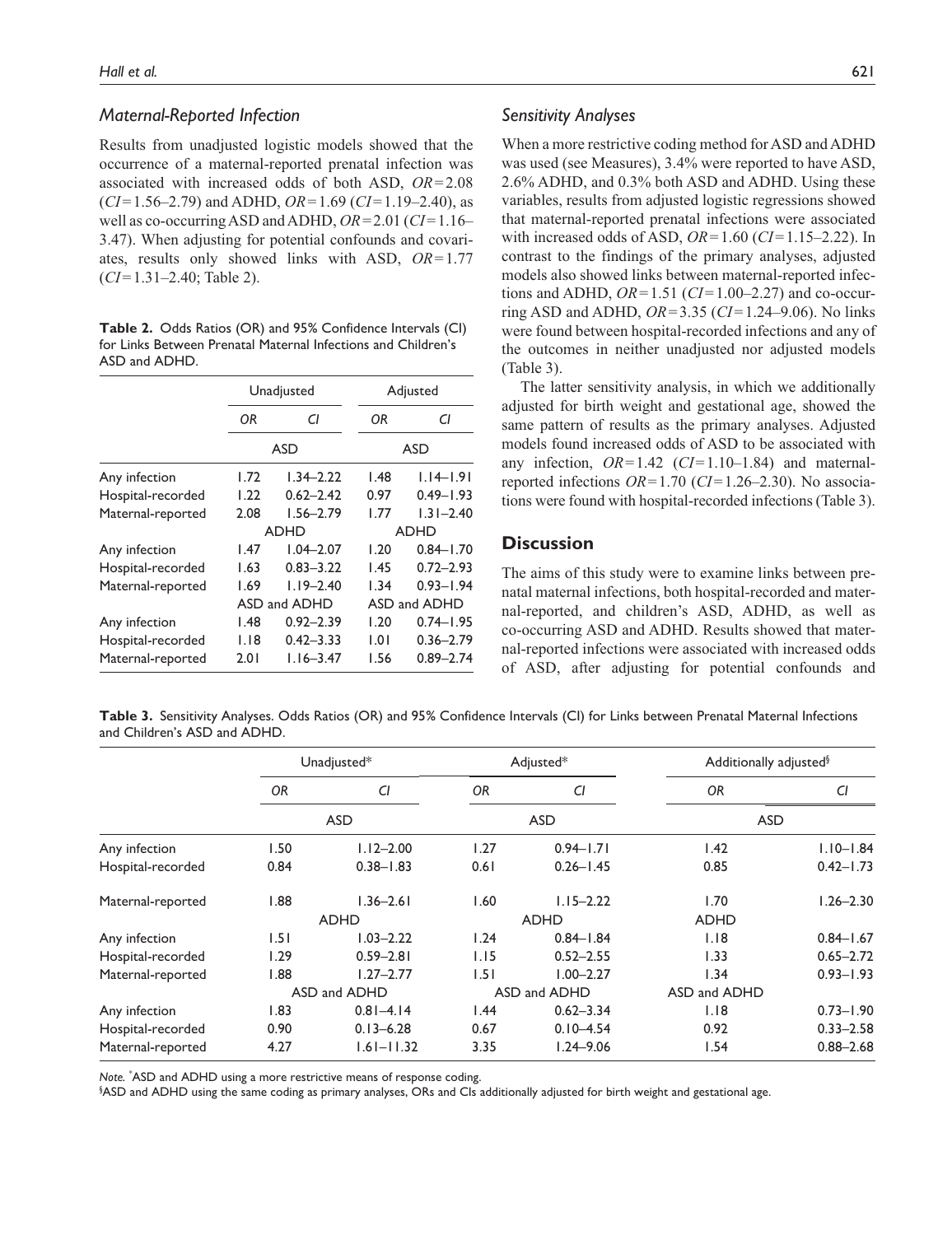covariates. Primary analyses showed no associations between maternal-reported infections and ADHD or cooccurring ASD and ADHD after adjustment. However, sensitivity analyses, where more restrictive versions of the coding of ADHD and co-occurring ASD and ADHD were used, showed links between maternal-reported infections and increased odds of children's ADHD as well as cooccurring ASD and ADHD. Hospital-recorded infections were not found to be associated with any of the study outcomes, neither in unadjusted nor adjusted models, indicating a clear lack of association. The results on links between any infection, regardless of whether the infection was selfreported or hospital-recorded, and children's outcomes were largely in line with those where self-reported infections were used as the predictor. It thus seems that those findings were driven by the self-reported variable.

Our findings on links with ASD somewhat contradict evidence from previous studies. The meta-analysis of Jiang et al. (2016) reported that exposure to any prenatal infection was associated with increased odds of ASD (*OR*=1.13), and a stronger association (*OR*=1.30) when including only infections requiring hospitalization. This is the opposite to what the current study found. However, some original studies have reported links between particular types of hospitalrecorded infections and ASD (e.g., Atladottir et al., 2010; Fang et al., 2015; Zerbo et al., 2015), and some only at specific trimesters (e.g., Atladottir et al., 2010; Fang et al., 2015). This suggests that the association between prenatal infection and ASD is not general but may be limited to particular infective agents and/or depend on timing. The literature on links between maternal-reported prenatal infections and ASD is more mixed. For example, Hornig et al. (2017) found links between maternal-reported fever and increased odds of ASD, though only in the second trimester, again, suggesting a timing-specific effect. Atladottir et al. (2012) found no association after adjusting for other factors, which included additional paternal factors that the current study did not include. Unfortunately, we were unable to examine links between specific types and timings of prenatal maternal infections and children's neurodevelopmental outcomes in the current study due to methodological limitations. No information was provided on timing of exposure to infections in the MCS. Further, the self-reported data only distinguished between urinary tract infections and other infections and we determined that our study would have been underpowered to examine associations with different hospitalrecorded infections separately.

ASD is a heterogeneous condition, with differences in severity of autistic symptoms, intellectual functioning, and comorbidities. Children with severe autism with intellectual disability have shown more signs of cortical abnormalities in neuroimaging studies (Lenroot & Yeung, 2013), in addition to being more likely than those with milder ASD to have epilepsy (Tuchman, 2017), compared to children on the less severe end of the spectrum. Rates of ASD diagnoses have risen in the past decades, with more children with mild symptoms, sometimes referred to as "high functioning," receiving a diagnosis than before (Atladottir et al., 2015; Boyle et al., 2011). It could be argued that links between prenatal infections and children's ASD are stronger for more severe cases of ASD, and that the milder cases included in the current definition may thus have attenuated these potential links. Further research on links between prenatal infections and children's ASD, where severity of ASD, and/or the presence of intellectual disabilities is considered, may be warranted.

Primary analyses showed no association between prenatal infections, either hospital-recorded or self-reported, and children's odds of ADHD. These findings contradict those of Mann and McDermott (2011) who found a significant association between prenatal infections and ADHD, although these were specific to genitourinary infections. Our results also contradict the findings of Ginsberg et al. (2019) who found significant links between hospitalrecorded prenatal infections and ADHD, after adjusting for a number of covariates. However, this association was attenuated to non-significance in sibling comparisons, suggesting that the previously observed association may have been due to unmeasured familial factors. Our findings support those of Dreier et al. (2016) who found no association between any maternal-reported infection at any point during pregnancy and ADHD. However, they reported associations with fever in gestational weeks 9 to 12 as well as genitourinary infections in weeks 33 to 36, suggesting agent- and timing-specific effects, similar to the findings of some studies on links between prenatal infection and ASD.

Sensitivity analyses, where children whose parent at one point said that they had ADHD but at a later point said that they did not were coded as not having the condition, however, found increased odds of ADHD to be associated with maternal-reported infections. This suggests that the association between prenatal infections and ADHD may only hold for severe or persistent ADHD (Caye et al., 2016). However, the confidence interval for this result (*CI*=1.00–2.27) suggests that these findings should be interpreted with caution.

A similar pattern of results emerged for co-occurring ASD and ADHD as for standalone ADHD. Primary analyses showed no association between prenatal maternal infections, hospital-recorded or maternal-reported, and co-occurring ASD and ADHD. However, in sensitivity analyses, where only those children who were reported to have both conditions at the same data collection sweep were coded as having co-occurring ASD and ADHD, links were found with maternal-reported infections. Thus, as suggested for ADHD, it could be argued that links between prenatal infections and children's co-occurring ASD and ADHD may only exist for more severe cases. Ours is the first study,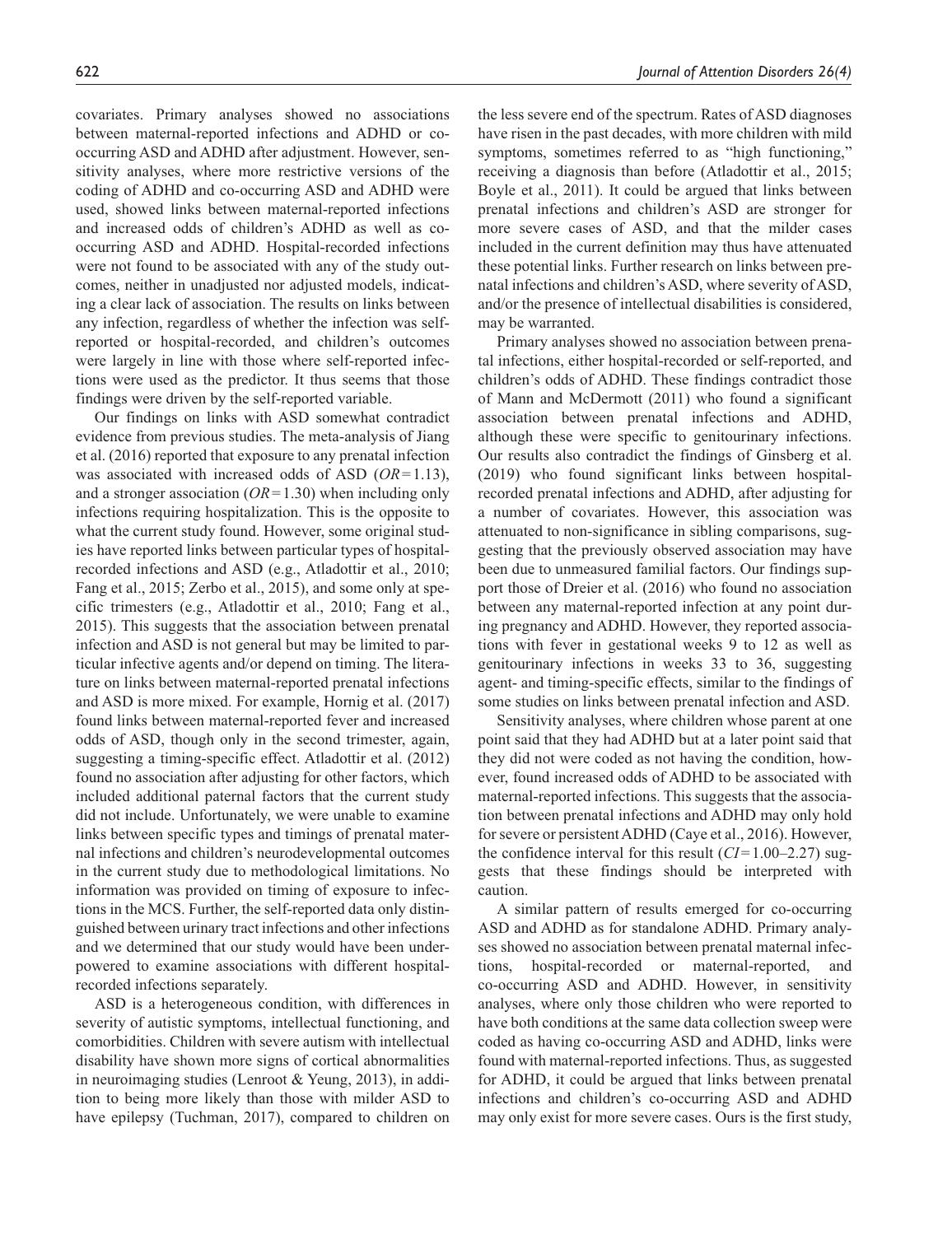that we are aware of, to attempt to assess this association. However, a replication using definitive clinical diagnosis of co-occurring ASD and ADHD is warranted.

Studies on animal models suggest that it may rather be the body's immune response to the infection rather than the infectious agent itself that is associated with neurodevelopmental issues in offspring, via mechanisms such as altered neurotransmitter levels (Bitanihirwe et al., 2010; Goeden et al., 2016; Romero et al., 2008), structural changes in the cortical and limbic brain regions (Samuelsson et al., 2006; Wischhof et al., 2015), and altered gene expression (Oskvig et al., 2012). Further, studies have suggested that immune system dysfunction in general may be associated with increased odds of both ASD (Siniscalco et al., 2018) and ADHD (Dunn et al., 2019). Links between prenatal maternal infections and children's ASD have been considerably more researched than links with ADHD, and even less evidence exists on links with co-occurring ASD and ADHD. The results from primary analyses in the current study suggest that ASD may be etiologically dissociable from ADHD and co-occurring ASD and ADHD. However, sensitivity analyses suggest that these differences may be attenuated when the neurodevelopmental issues are more severe, though this remains speculative. The study of Oerlemans et al. (2016) attempted to tease apart unique and shared preand perinatal risk factors for ASD and ADHD. Interestingly, they found that most pre- and perinatal factors associated with ASD and ADHD were unique to each condition. Further, they found that prenatal maternal infections were uniquely associated with increased odds of ASD and not ADHD. In addition, they suggested that pre- and perinatal risk factors may have a more important role in the etiology of ASD compared to ADHD and that the high co-occurrence of ASD and ADHD is not likely to be explained by shared pre- and perinatal factors. Further research, especially on ADHD, is required to better understand the potential inflammation-related etiological differences, or similarities, between ASD and ADHD, both as standalone and co-occurring conditions.

Co-occurrence between ASD and ADHD in the sample was considerable, with around 30% of those reported having ASD also reported to have ADHD, at some point between the ages of 5 and 14, and 40% of those with ADHD also reported as having ASD. These rates somewhat contradict previous findings which suggest a higher proportion of children with ASD having ADHD symptoms compared to those with ADHD having ASD symptoms (Antshel et al., 2016). However, when using a more stringent definition of co-occurrence, where only children with reports of both conditions at the same data sweep were coded as having cooccurring ASD and ADHD, the rate of co-occurrence in the sample dropped from 1.2% to 0.3%. When we examined co-occurrence separately for each sweep prior to the DSM-5, which allowed ASD and ADHD to be diagnosed

simultaneously, we found that a little over 20% of those with ASD at ages 5, 7, and 11 were also reported as having ADHD at the same sweep, compared to 18% the last sweep (age 14). It thus seems that simultaneous diagnoses were being carried out before the DSM-5 was published.

The rates of ASD reported in the study are higher, whereas rates of ADHD are lower, compared to best current estimates of global population rates (Lyall et al., 2017; Polanczyk et al., 2015; Thomas et al., 2015). Russell et al. (2014) have previously discussed the rates of ASD and ADHD in the MCS sample. They argued that among possible explanations for higher-than-expected rates of ASD could be increased awareness of the condition in the UK, compared to other countries, as well as less stigma around the ASD label. Rates of ADHD, on the other hand, may be lower than elsewhere because of more apprehension about that condition in the UK. They further argued that until diagnostic classifications allowed simultaneous diagnosis of ASD and ADHD, it seems that clinicians in the UK were more likely to diagnose children who showed hyperactive symptoms, in addition to social difficulties, with ASD rather than ADHD.

The different findings for associations with hospitalrecorded and maternal-reported infections are noteworthy. We found that the agreement between hospital-recorded and maternal-reported infections was low (weighted Cohen's kappa=0.07). Of the 253 women in the study sample with a hospital-recorded infection, only 58 (23%) self-reported an infection. This result is consistent with a previous study (Atladottir et al., 2012) which showed low agreement where the self-report measure was an open-ended question. They found that agreement between maternal and hospital reports was fairly good (65%–77%) when women were specifically asked about exposure to particular infections (e.g., "Have you had cystitis?"). However, the agreement was low (6%– 7%) on information gathered from an open-ended question ("Have you had other infections?"). The low agreement rates in the current study may, therefore, be due to the fact that individual infections were not itemized. In addition, the data on hospital-recorded infections included all infections that were diagnosed during a hospital admission, so a distinction between primary diagnoses and others was not made. In fact, only 33 of the 253 indications of hospital-recorded infections were from primary diagnoses. Mothers may thus not have remembered, or even been aware of, the infection. Rates of maternal-reported infections were considerably higher than hospital-recorded infections (7.5% vs. 2.1%, respectively), suggesting that the self-report measure may have captured a broader range of infections, including milder infections that were not associated with a hospital admission. However, previous studies have found rates of maternal-reported prenatal infections to be up to 60% (Collier et al., 2009), which is considerably higher than in the current study. This may, again, be attributed to the open-ended means by which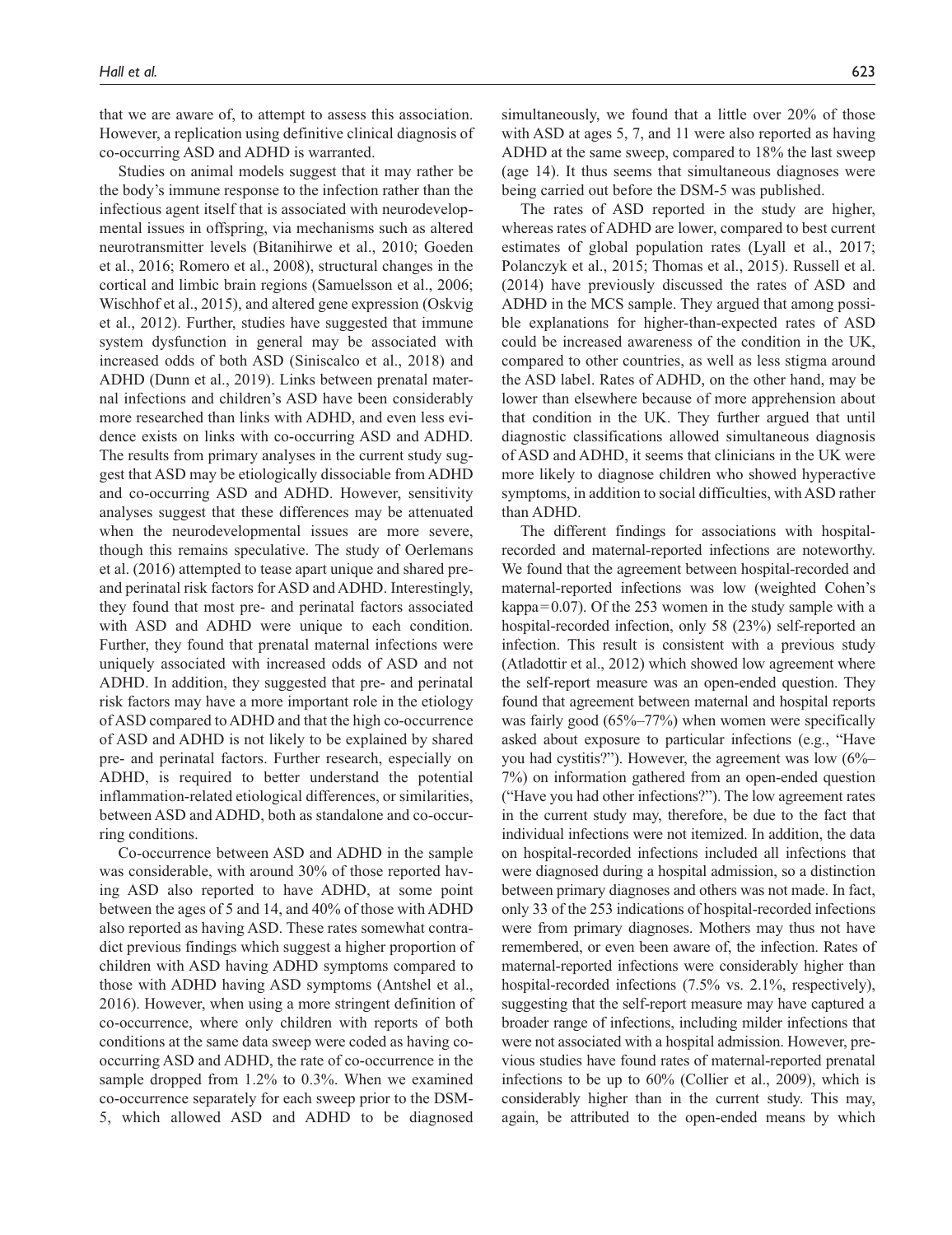women were asked about prenatal illness in the interviews, as well as the length of the recall period. Unfortunately, the MCS did not contain outpatient records, which would have allowed for a more objective assessment of milder infections than those recorded during an admission to hospital. Low agreement between hospital-recorded and self-reported infections may also help explain some of the discrepancies in the literature on links between prenatal infections and neurodevelopmental outcomes, as it seems that the method of assessing exposure to infections may affect the type or severity of infections that are identified.

It is worth noting that over 20% of mothers who provided self-reported information on infections did not have linked hospital admission data. This may have introduced bias to the findings. Consent to data linkage in the MCS has been previously studied (Tate et al., 2005) and the results suggested that, for example, mothers with higher degrees (above bachelor level) or no educational qualifications, those from minority ethnic groups and lone parents were less likely than others to agree to linkage. However, nonresponse weights were embedded in the complex survey design used in the current study, which should alleviate effects of non-response bias.

The study had several other limitations which must be considered. Even though the overall MCS sample is large, with over 18,000 families taking part in the initial sweep, the numbers for key measures in the current study were fairly low. Of those children whose mothers had a hospitalrecoded prenatal infection, only 11 had ASD and 11 had ADHD. Of those whose mothers self-reported a prenatal infection, 66 had ASD and 56 had ADHD. Thus, our models would not be powered to detect very small associations.

As outlined above, we did not attempt to replicate subgroup findings focusing on particular types of infections or specific trimesters, due to the size of the sample and nature of the data. As well as considering the timing of exposure, future studies should examine the potential links between different types of infections on children's outcomes. Evidence suggests that potential effects of prenatal infections on children's neurodevelopmental outcomes may differ by type of infection, for example, bacterial versus viral infections (Jiang et al., 2016). This might be partly explained by differences in the immune response which different infectious agents elicit and whether or not infections cross the placental barrier. The COVID-19 pandemic has made better understanding these differences all the more important, with significant implications for issue such as vaccine prioritization and possible shielding for expectant mothers and the adaptation of antenatal care during viral pandemic conditions. The vast data collection efforts sparked by the COVID-19 pandemic provide an opportunity to advance understanding in this area.

Another factor to consider is the retrospective nature of the items on maternal-reported infection. The interviews

where these data were gathered took place around 9months after birth. Some mothers may thus not have recalled whether they had had an infection or not. The MCS further relied on parent-reports of ASD and ADHD status. As a consequence, it is unknown whether all the identified cases were a result of a clinical diagnostic process. It could be argued that those who have experienced an infection during pregnancy may be more alert toward their children's symptoms of neurodevelopmental issues and therefore be more likely to seek medical advice for such symptoms and their child potentially receiving a diagnosis. However, it remains unclear how aware the public is of the potential links between prenatal maternal infections, especially those associated with mild illness, and children's neurodevelopmental conditions. This is an interesting topic for future research.

Finally, we did not have access to biomarkers of infection that could help us determine whether our findings were also reflected in the assumed mechanisms by which prenatal infection affects neurodevelopment, as mentioned previously. However, studies with human participants examining relationships between various immune markers, such as C-reactive protein and inflammatory cytokines have not yielded definitive findings (for a review, see Zhang et al., 2018).

A strength of the current study lies in the sampling and recruitment efforts of the MCS. The MCS sample is unique with regards to demographic factors and groups of people which researchers in the UK often find difficult to reach were oversampled. Having a population-representative sample, such as this one, is important within this area of research. For example, socioeconomic status has been shown to influence maternal inflammatory processes. Gilman et al. (2017) found that socioeconomic disadvantage was linked to lower levels of the pro-inflammatory cytokine interleukin-8 during late pregnancy which, in turn, was linked to neural abnormalities in infants. Further, the study of Russell et al. (2016), using data from the MCS, found that ADHD in children was associated with socioeconomic disadvantage including poverty, living in social housing, low maternal education, and low household income. This shows how important it is for study samples to have adequate heterogeneity in order to produce externally valid findings.

#### *Conclusion*

The current study presents evidence for links between maternal-reported prenatal infections and ASD and ADHD, although associations with the latter were only found where the definition of ADHD status was restricted to those children who may have had more severe and/or persistent symptoms. Similarly, links with co-occurring ASD and ADHD were only found when the definition of co-occurrence was restricted to those children who were reported as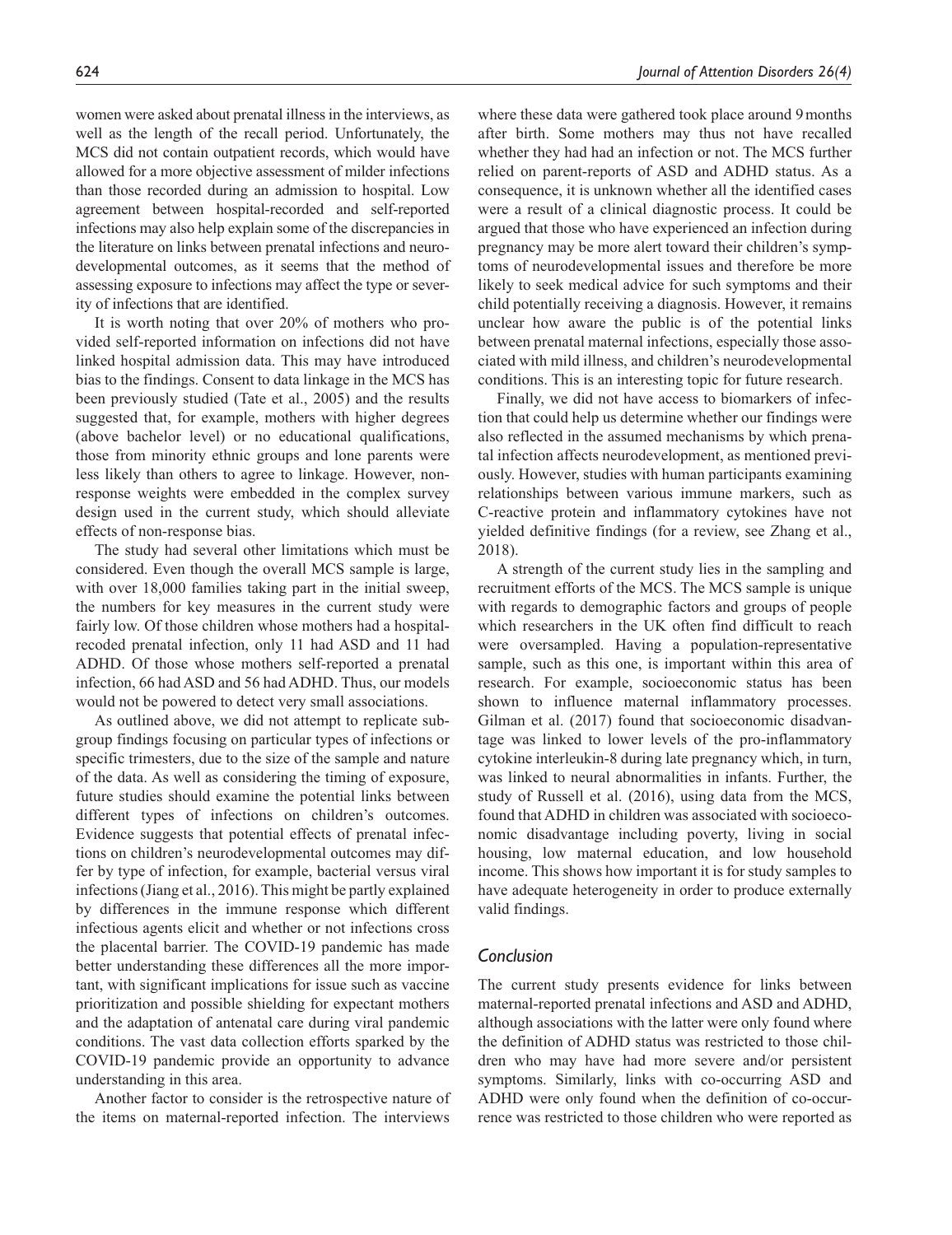having both conditions at the same data collection sweep. No associations were found between hospital-recorded infections and children's ASD, ADHD, or co-occurring ASD and ADHD. This discrepancy between findings relating to hospital-recorded and maternal-reported infections may be due to the low observed agreement between these measures, suggesting that they may have identified distinct types of infections. Our findings contribute to an extensive literature on hospital-recorded infections and ASD, add to the scarcer body of evidence on maternal-reported infections and ASD and supply new evidence to a small but growing literature on links between prenatal infections and ADHD. Our study is the first that we know of to examine links between prenatal infections and co-occurring ASD and ADHD. Future studies should focus on replicating analyses using larger data sets, which allow for sub-group analyses focusing on different types of infection as well as timing of exposure. Further, studies should utilize sibling samples to account for the heritability of ASD and ADHD, and to help control for within-family confounding factors.

#### **Declaration of Conflicting Interests**

The author(s) declared no potential conflicts of interest with respect to the research, authorship, and/or publication of this article.

#### **Funding**

The authors have been supported by the following bodies throughout the course of this project: UK Economic and Social Research Council via the Scottish Graduate School of Social Sciences (ES/ R500938/1) (HAH); University of Edinburgh Principal's Career Development Scholarship (LGS); European Union's Horizon 2020 research and innovation programme under the Marie Skłodowska-Curie grant agreement No.813546, and the UK Economic and Social Research Council (ES/N018877/1) (BA). ALM has no funding to declare for this project.

## **ORCID iD**

Hildigunnur Anna Hall **D** <https://orcid.org/0000-0001-8010-9687>

#### **Supplemental Material**

Supplemental material for this article is available online.

#### **References**

- American Psychiatric Association. (2013). *Diagnostic and statistical manual of mental disorders* (5th ed.). American Psychiatric Association.
- Antshel, K. M., Zhang-James, Y., Wagner, K. E., Ledesma, A., & Faraone, S. V. (2016). An update on the comorbidity of ADHD and ASD: A focus on clinical management. *Expert Review of Neurotherapeutics*, *16*(3), 279–293. [https://doi.org/](https://doi.org/10.1586/14737175.2016.1146591) [10.1586/14737175.2016.1146591](https://doi.org/10.1586/14737175.2016.1146591)
- Arnett, A. B., Pennington, B. F., Willcutt, E. G., DeFries, J. C., & Olson, R. K. (2015). Sex differences in ADHD symptom
- Atladottir, H. O., Gyllenberg, D., Langridge, A., Sandin, S., Hansen, S. N., Leonard, H., Gissler, M., Reichenberg, A., Schendel, D. E., Bourke, J., Hultman, C. M., Grice, D. E., Buxbaum, J. D., & Parner, E. T. (2015). The increasing prevalence of reported diagnoses of childhood psychiatric disorders: A descriptive multinational comparison. *European Child & Adolescent Psychiatry*, *24*(2), 173–183. [https://doi.](https://doi.org/10.1007/s00787-014-0553-8) [org/10.1007/s00787-014-0553-8](https://doi.org/10.1007/s00787-014-0553-8)
- Atladottir, H. O., Henriksen, T. B., Schendel, D. E., & Parner, E. T. (2012). Autism after infection, febrile episodes, and antibiotic use during pregnancy: An exploratory study. *Pediatrics*, *130*(6), e1447. <https://doi.org/10.1542/peds.2012-1107>
- Atladottir, H. O., Thorsen, P., Østergaard, L., Schendel, D. E., Lemcke, S., Abdallah, M., & Parner, E. T. (2010). Maternal infection requiring hospitalization during pregnancy and autism spectrum disorders. *Journal of Autism and Developmental Disorders*, *40*(12), 1423–1430. [https://doi.](https://doi.org/10.1007/s10803-010-1006-y) [org/10.1007/s10803-010-1006-y](https://doi.org/10.1007/s10803-010-1006-y)
- Bitanihirwe, B. K., Peleg-Raibstein, D., Mouttet, F., Feldon, J., & Meyer, U. (2010). Late prenatal immune activation in mice leads to behavioral and neurochemical abnormalities relevant to the negative symptoms of schizophrenia. *Neuropsychopharmacology*, *35*(12), 2462–2478. [https://doi.](https://doi.org/10.1038/npp.2010.129) [org/10.1038/npp.2010.129](https://doi.org/10.1038/npp.2010.129)
- Boyle, C. A., Boulet, S., Schieve, L. A., Cohen, R. A., Blumberg, S. J., Yeargin-Allsopp, M., Visser, S., & Kogan, M. D. (2011). Trends in the prevalence of developmental disabilities in US children, 1997–2008. *Pediatrics*, *127*(6), 1034. [https://doi.](https://doi.org/10.1542/peds.2010-2989) [org/10.1542/peds.2010-2989](https://doi.org/10.1542/peds.2010-2989)
- Caye, A., Swanson, J., Thapar, A., Sibley, M., Arseneault, L., Hechtman, L., Arnold, L. E., Niclasen, J., Moffitt, T., & Rohde, L. A. (2016). Life span studies of ADHD—conceptual challenges and predictors of persistence and outcome. *Current Psychiatry Reports*, *18*(12), 111. [https://doi.](https://doi.org/10.1007/s11920-016-0750-x) [org/10.1007/s11920-016-0750-x](https://doi.org/10.1007/s11920-016-0750-x)
- Collier, S. A., Rasmussen, S. A., Feldkamp, M. L., & Honein, M. A. National Birth Defects Prevention Study. (2009). Prevalence of self-reported infection during pregnancy among control mothers in the National Birth Defects Prevention Study. *Birth Defects Research Part A: Clinical and Molecular Teratology*, *85*(3), 193–201.<https://doi.org/10.1002/bdra.20540>
- Connelly, R., & Platt, L. (2014). Cohort profile: UK Millennium Cohort Study (MCS). *International Journal of Epidemiology*, *43*(6), 1719–1725.<https://doi.org/10.1093/ije/dyu001>
- Croen, L. A., Qian, Y., Ashwood, P., Zerbo, O., Schendel, D., Pinto-Martin, J., Daniele Fallin, M., Levy, S., Schieve, L. A., Yeargin-Allsopp, M., Sabourin, K. R., & Ames, J. L. (2019). Infection and fever in pregnancy and autism spectrum disorders: Findings from the study to explore early development. *Autism Research*, *12*(10), 1551–1561. [https://doi.](https://doi.org/10.1002/aur.2175) [org/10.1002/aur.2175](https://doi.org/10.1002/aur.2175)
- Daniels, J. L., Forssen, U., Hultman, C. M., Cnattingius, S., Savitz, D. A., Feychting, M., & Sparen, P. (2008). Parental psychiatric disorders associated with autism spectrum disorders in the offspring. *Pediatrics*, *121*(5), e1357. [https://doi.org/10.1542/](https://doi.org/10.1542/peds.2007-2296) [peds.2007-2296](https://doi.org/10.1542/peds.2007-2296)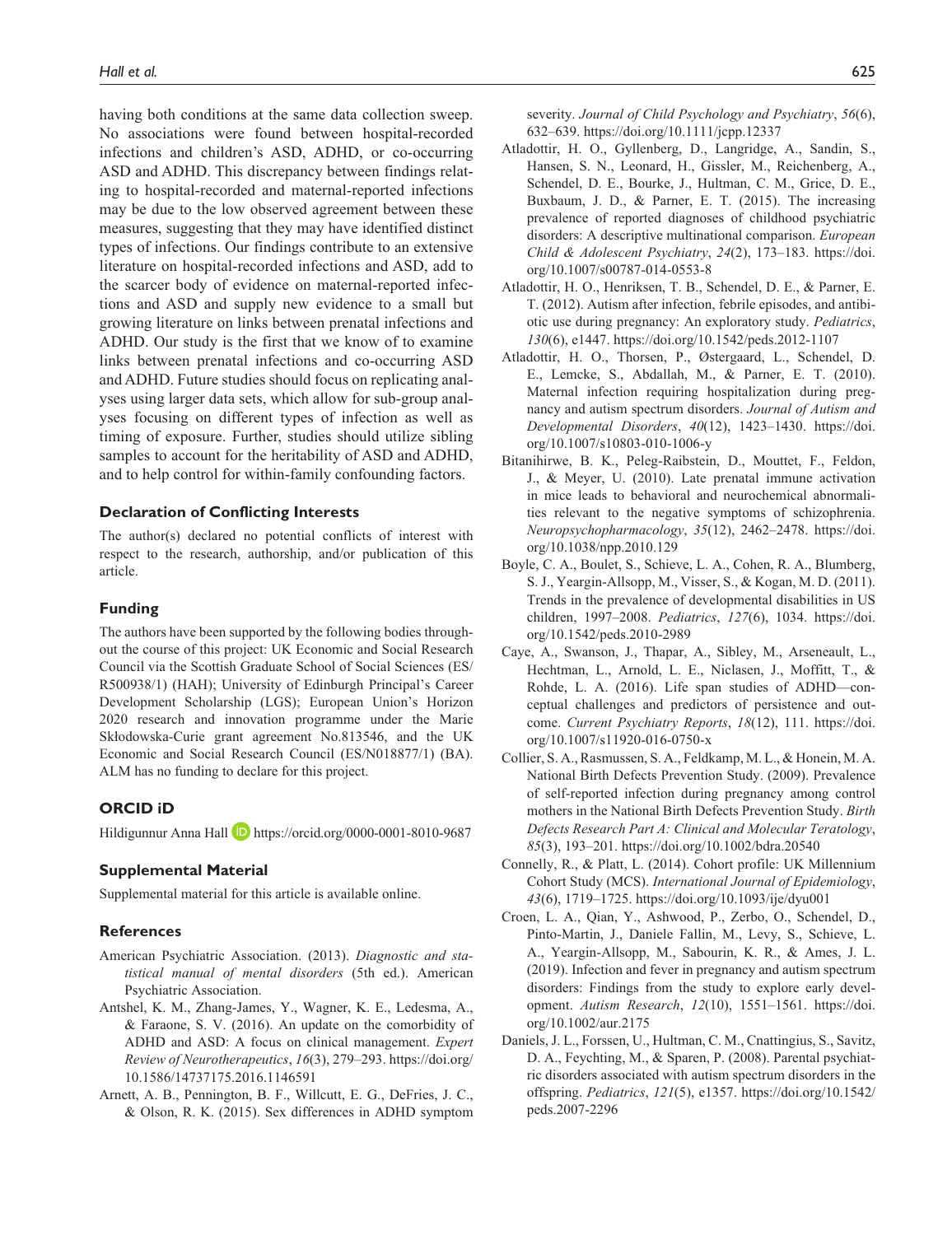- Dreier, J. W., Nybo Andersen, A. M., Hvolby, A., Garne, E., Andersen, P. K., & Berg-Beckhoff, G. (2016). Fever and infections in pregnancy and risk of attention deficit/hyperactivity disorder in the offspring. *Journal of Child Psychology and Psychiatry*, *57*(4), 540–548. [https://doi.org/10.1111/](https://doi.org/10.1111/jcpp.12480) [jcpp.12480](https://doi.org/10.1111/jcpp.12480)
- Dunn, G. A., Nigg, J. T., & Sullivan, E. L. (2019). Neuroinflammation as a risk factor for attention deficit hyperactivity disorder. *Pharmacology Biochemistry and Behavior*, *182*, 22–34.<https://doi.org/10.1016/j.pbb.2019.05.005>
- Fang, S.-Y., Wang, S., Huang, N., Yeh, H.-H., & Chen, C.-Y. (2015). Prenatal infection and autism spectrum disorders in childhood: A population-based case–control study in Taiwan. *Paediatric and Perinatal Epidemiology*, *29*(4), 307–316. <https://doi.org/10.1111/ppe.12194>
- Faraone, S. V., Asherson, P., Banaschewski, T., Biederman, J., Buitelaar, J. K., Ramos-Quiroga, J. A., Rohde, L. A., Sonuga-Barke, E. J., Tannock, R., & Franke, B. (2015). Attentiondeficit/hyperactivity disorder. *Nature Reviews Disease Primers*, *1*(1), 15020. <https://doi.org/10.1038/nrdp.2015.20>
- Ferri, S. L., Abel, T., & Brodkin, E. S. (2018). Sex differences in autism spectrum disorder: A review. *Current Psychiatry Reports*, *20*(2), 9.<https://doi.org/10.1007/s11920-018-0874-2>
- Gilman, S. E., Hornig, M., Ghassabian, A., Hahn, J., Cherkerzian, S., Albert, P. S., Buka, S. L., & Goldstein, J. M. (2017). Socioeconomic disadvantage, gestational immune activity, and neurodevelopment in early childhood. *Proceedings of the National Academy of Sciences*, *114*(26), 6728. [https://doi.](https://doi.org/10.1073/pnas.1617698114) [org/10.1073/pnas.1617698114](https://doi.org/10.1073/pnas.1617698114)
- Ginsberg, Y., D'Onofrio, B. M., Rickert, M. E., Class, Q. A., Rosenqvist, M. A., Almqvist, C., Lichtenstein, P., & Larsson, H. (2019). Maternal infection requiring hospitalization during pregnancy and attention-deficit hyperactivity disorder in offspring: A quasi-experimental family-based study. *Journal of Child Psychology and Psychiatry*, *60*(2), 160–168. [https://](https://doi.org/10.1111/jcpp.12959) [doi.org/10.1111/jcpp.12959](https://doi.org/10.1111/jcpp.12959)
- Goeden, N., Velasquez, J., Arnold, K. A., Chan, Y., Lund, B. T., Anderson, G. M., & Bonnin, A. (2016). Maternal inflammation disrupts fetal neurodevelopment via increased placental output of serotonin to the fetal brain. *The Journal of Neuroscience*, *36*(22), 6041. [https://doi.org/10.1523/](https://doi.org/10.1523/JNEUROSCI.2534-15.2016) [JNEUROSCI.2534-15.2016](https://doi.org/10.1523/JNEUROSCI.2534-15.2016)
- Hornig, M., Bresnahan, M. A., Che, X., Schultz, A. F., Ukaigwe, J. E., Eddy, M. L., Hirtz, D., Gunnes, N., Lie, K. K., Magnus, P., Mjaaland, S., Reichborn-Kjennerud, T., Schjølberg, S., Øyen, A. S., Levin, B., Susser, E. S., Stoltenberg, C., & Lipkin, W. I. (2017). Prenatal fever and autism risk. *Molecular Psychiatry*, *23*(3), 759–766.<https://doi.org/10.1038/mp.2017.119>
- Jiang, H. Y., Xu, L. L., Shao, L., Xia, R. M., Yu, Z. H., Ling, Z. X., Yang, F., Deng, M., & Ruan, B. (2016). Maternal infection during pregnancy and risk of autism spectrum disorders: A systematic review and meta-analysis. *Brain, Behavior, and Immunity*, *58*, 165–172. [https://doi.org/10.1016/j.](https://doi.org/10.1016/j.bbi.2016.06.005) [bbi.2016.06.005](https://doi.org/10.1016/j.bbi.2016.06.005)
- Ketende, S. C., & Jones, E. M. (2011). *The millennium cohort study: User guide for analysing MCS data using STATA*. [https://cls.ucl.ac.uk/wp-content/uploads/2017/07/User-](https://cls.ucl.ac.uk/wp-content/uploads/2017/07/User-Guide-to-Analysing-MCS-Data-using-Stata.pdf)[Guide-to-Analysing-MCS-Data-using-Stata.pdf](https://cls.ucl.ac.uk/wp-content/uploads/2017/07/User-Guide-to-Analysing-MCS-Data-using-Stata.pdf)
- Khandaker, G. M., Zimbron, J., Lewis, G., & Jones, P. B. (2013). Prenatal maternal infection, neurodevelopment and adult schizophrenia: A systematic review of population-based studies. *Psychological Medicine*, *43*(2), 239–257. [https://doi.](https://doi.org/10.1017/S0033291712000736) [org/10.1017/S0033291712000736](https://doi.org/10.1017/S0033291712000736)
- Lai, M.-C., Kassee, C., Besney, R., Bonato, S., Hull, L., Mandy, W., Szatmari, P., & Ameis, S. H. (2019). Prevalence of cooccurring mental health diagnoses in the autism population: A systematic review and meta-analysis. *The Lancet Psychiatry*, *6*(10), 819–829. [https://doi.org/10.1016/S2215-](https://doi.org/10.1016/S2215-0366(19)30289-5) [0366\(19\)30289-5](https://doi.org/10.1016/S2215-0366(19)30289-5)
- Lampi, K. M., Lehtonen, L., Tran, P. L., Suominen, A., Lehti, V., Banerjee, P. N., Gissler, M., Brown, A. S., & Sourander, A. (2012). Risk of autism spectrum disorders in low birth weight and small for gestational age infants. *The Journal of Pediatrics*, *161*(5), 830–836. [https://doi.org/10.1016/j.](https://doi.org/10.1016/j.jpeds.2012.04.058) [jpeds.2012.04.058](https://doi.org/10.1016/j.jpeds.2012.04.058)
- Langley, K., Rice, F., van den Bree, M. B. M., & Thapar, A. (2005). Maternal smoking during pregnancy as an environmental risk factor for attention deficit hyperactivity disorder behaviour. A review. *Minerva Pediatrica*, *57*(6), 359–371.
- Lenroot, R., & Yeung, P. K. (2013). Heterogeneity within autism spectrum disorders: What have we learned from neuroimaging studies? *Frontiers in Human Neuroscience*, *7*, 733. [https://](https://doi.org/10.3389/fnhum.2013.00733) [doi.org/10.3389/fnhum.2013.00733](https://doi.org/10.3389/fnhum.2013.00733)
- López Seco, F., Aguado-Gracia, J., Mundo-Cid, P., Acosta-García, S., Martí-Serrano, S., Gaviria, A. M., Vilella, E., & Masana-Marín, A. (2015). Maternal psychiatric history is associated with the symptom severity of ADHD in offspring. *Psychiatry Research*, *226*(2), 507–512. [https://doi.org/10.1016/j.psy](https://doi.org/10.1016/j.psychres.2015.02.010)[chres.2015.02.010](https://doi.org/10.1016/j.psychres.2015.02.010)
- Lumley, T. (2019). *Survey: Analysis of complex survey samples. R package* (Version 3.36).
- Lyall, K., Croen, L., Daniels, J., Fallin, M. D., Ladd-Acosta, C., Lee, B. K., Park, B. Y., Snyder, N. W., Schendel, D., Volk, H., Windham, G. C., & Newschaffer, C. (2017). The changing epidemiology of autism spectrum disorders. *Annual Review of Public Health*, *38*(1), 81–102. [https://doi.org/10.1146/](https://doi.org/10.1146/annurev-publhealth-031816-044318) [annurev-publhealth-031816-044318](https://doi.org/10.1146/annurev-publhealth-031816-044318)
- Mann, J. R., & McDermott, S. (2011). Are maternal genitourinary infection and pre-eclampsia associated with ADHD in school-aged children? *Journal of Attention Disorders*, *15*(8), 667–673.<https://doi.org/10.1177/1087054710370566>
- Masi, A., DeMayo, M. M., Glozier, N., & Guastella, A. J. (2017). An overview of autism spectrum disorder, heterogeneity and treatment options. *Neuroscience Bulletin*, *33*(2), 183–193. <https://doi.org/10.1007/s12264-017-0100-y>
- Mikkelsen, S. H., Olsen, J., Bech, B. H., & Obel, C. (2016). Parental age and attention-deficit/hyperactivity disorder (ADHD). *International Journal of Epidemiology*, *46*(2), 409– 420.<https://doi.org/10.1093/ije/dyw073>
- Minh, A., Muhajarine, N., Janus, M., Brownell, M., & Guhn, M. (2017). A review of neighborhood effects and early child development: How, where, and for whom, do neighborhoods matter? *Health & Place*, *46*, 155–174. [https://doi.](https://doi.org/10.1016/j.healthplace.2017.04.012) [org/10.1016/j.healthplace.2017.04.012](https://doi.org/10.1016/j.healthplace.2017.04.012)
- Mortensen, L. H., Helweg-Larsen, K., & Andersen, A. M. (2011). Socioeconomic differences in perinatal health and disease.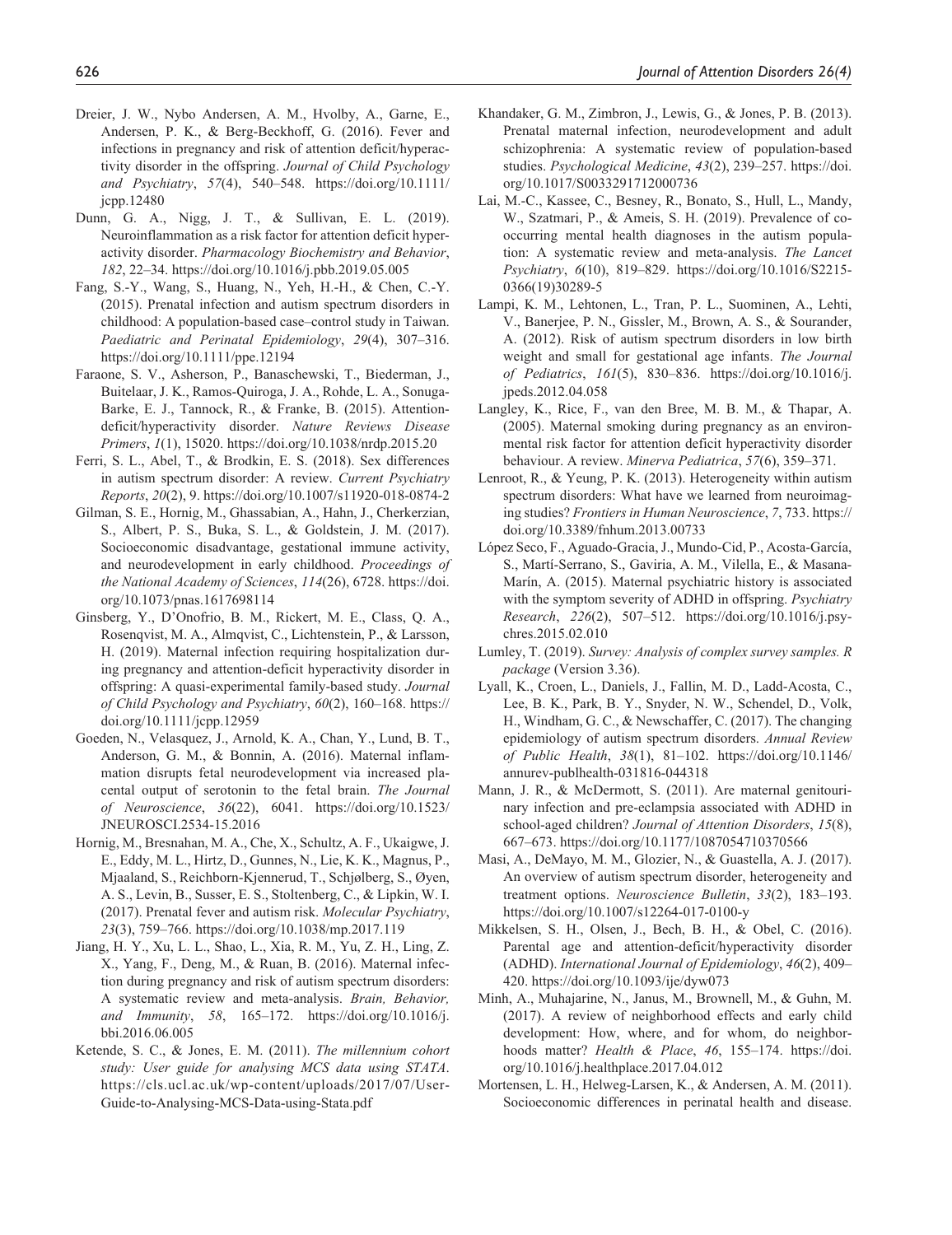*Scandinavian Journal of Public Health*, *39*(Suppl. 7), 110– 114. <https://doi.org/10.1177/1403494811405096>

- National Centre for Social Research. (2003). *Millennium cohort study first survey: CAPI questionnaire documentation*. [https://](https://cls.ucl.ac.uk/wp-content/uploads/2017/07/MCS1_CAPI_Questionnaire_Documentation_March_2006_v1.1.pdf) [cls.ucl.ac.uk/wp-content/uploads/2017/07/MCS1\\_CAPI\\_](https://cls.ucl.ac.uk/wp-content/uploads/2017/07/MCS1_CAPI_Questionnaire_Documentation_March_2006_v1.1.pdf) [Questionnaire\\_Documentation\\_March\\_2006\\_v1.1.pdf](https://cls.ucl.ac.uk/wp-content/uploads/2017/07/MCS1_CAPI_Questionnaire_Documentation_March_2006_v1.1.pdf)
- Noble, M., Wright, G., Smith, G., & Dibben, C. (2006). Measuring multiple deprivation at the small-area level. *Environment and Planning A: Economy and Space*, *38*(1), 169–185. [https://doi.](https://doi.org/10.1068/a37168) [org/10.1068/a37168](https://doi.org/10.1068/a37168)
- Oerlemans, A. M., Burmanje, M. J., Franke, B., Buitelaar, J. K., Hartman, C. A., & Rommelse, N. N. J. (2016). Identifying unique versus shared pre- and perinatal risk factors for ASD and ADHD using a simplex-multiplex stratification. *Journal of Abnormal Child Psychology*, *44*(5), 923–935. [https://doi.](https://doi.org/10.1007/s10802-015-0081-0) [org/10.1007/s10802-015-0081-0](https://doi.org/10.1007/s10802-015-0081-0)
- Oskvig, D. B., Elkahloun, A. G., Johnson, K. R., Phillips, T. M., & Herkenham, M. (2012). Maternal immune activation by LPS selectively alters specific gene expression profiles of interneuron migration and oxidative stress in the fetus without triggering a fetal immune response. *Brain, Behavior, and Immunity*, *26*(4), 623–634. <https://doi.org/10.1016/j.bbi.2012.01.015>
- Plewis, I. (2007). *The millennium cohort study: Technical report on sampling*. Centre for Longitunial Studies. [https://](https://sp.ukdataservice.ac.uk/doc/5350/mrdoc/pdf/mcs_technical_report_on_sampling_4th_edition.pdf) [sp.ukdataservice.ac.uk/doc/5350/mrdoc/pdf/mcs\\_technical\\_](https://sp.ukdataservice.ac.uk/doc/5350/mrdoc/pdf/mcs_technical_report_on_sampling_4th_edition.pdf) report on sampling 4th edition.pdf
- Polanczyk, G. V., de Lima, M. S., Horta, B. L., Biederman, J., & Rohde, L. A. (2007). The worldwide prevalence of ADHD: A systematic review and metaregression analysis. *American Journal of Psychiatry*, *164*(6), 942–948. [https://doi.](https://doi.org/10.1176/ajp.2007.164.6.942) [org/10.1176/ajp.2007.164.6.942](https://doi.org/10.1176/ajp.2007.164.6.942)
- Polanczyk, G. V., Salum, G. A., Sugaya, L. S., Caye, A., & Rohde, L. A. (2015). Annual research review: A meta-analysis of the worldwide prevalence of mental disorders in children and adolescents. *Journal of Child Psychology and Psychiatry*, *56*(3), 345–365. <https://doi.org/10.1111/jcpp.12381>
- R Core Team. (2018). *A language and environment for statistical computing*. A Foundation for Statistical Computing. [https://](https://www.R-project.org/) [www.R-project.org/](https://www.R-project.org/)
- Romero, E., Guaza, C., Castellano, B., & Borrell, J. (2008). Ontogeny of sensorimotor gating and immune impairment induced by prenatal immune challenge in rats: Implications for the etiopathology of schizophrenia. *Molecular Psychiatry*, *15*(4), 372–383. <https://doi.org/10.1038/mp.2008.44>
- R Studio Team. (2017). *RStudio: Integrated development for R*. RStudio, Inc. <http://www.rstudio.com/>
- Russell, A. E., Ford, T., Williams, R., & Russell, G. (2016). The association between socioeconomic disadvantage and Attention Deficit/Hyperactivity Disorder (ADHD): A systematic review. *Child Psychiatry & Human Development*, *47*(3), 440–458. [https://doi.org/10.1007/s10578-015-](https://doi.org/10.1007/s10578-015-0578-3) [0578-3](https://doi.org/10.1007/s10578-015-0578-3)
- Russell, G., Rodgers, L. R., Ukoumunne, O. C., & Ford, T. (2014). Prevalence of parent-reported ASD and ADHD in the UK: Findings from the millennium cohort study. *Journal of Autism and Developmental Disorders*, *44*(1), 31–40. [https://doi.](https://doi.org/10.1007/s10803-013-1849-0) [org/10.1007/s10803-013-1849-0](https://doi.org/10.1007/s10803-013-1849-0)
- Samuelsson, A.-M., Jennische, E., Hansson, H.-A., & Holmäng, A. (2006). Prenatal exposure to interleukin-6 results in inflammatory neurodegeneration in hippocampus with NMDA/GABAA dysregulation and impaired spatial learning. *American Journal of Physiology-Regulatory, Integrative and Comparative Physiology*, *290*(5), R1345–R1356. [https://doi.](https://doi.org/10.1152/ajpregu.00268.2005) [org/10.1152/ajpregu.00268.2005](https://doi.org/10.1152/ajpregu.00268.2005)
- Sciberras, E., Mulraney, M., Silva, D., & Coghill, D. (2017). Prenatal risk factors and the etiology of ADHD—Review of existing evidence. *Current Psychiatry Reports*, *19*(1), 1. <https://doi.org/10.1007/s11920-017-0753-2>
- Shepherd, P., & Gilbert, E. (2019). *Millennium cohort study: Ethical review and consent*. Centre for Longitudinal Studies.
- Siniscalco, D., Schultz, S., Brigida, A. L., & Antonucci, N. (2018). Inflammation and neuro-immune dysregulations in autism spectrum disorders. *Pharmaceuticals*, *11*(2), 56. [https://doi.](https://doi.org/10.3390/ph11020056) [org/10.3390/ph11020056](https://doi.org/10.3390/ph11020056)
- Tate, A. R., Calderwood, L., Dezateux, C., & Joshi, H., & The Millennium Cohort Study Child Health Group. (2005). Mother's consent to linkage of survey data with her child's birth records in a multi-ethnic national cohort study. *International Journal of Epidemiology*, *35*(2), 294–298. <https://doi.org/10.1093/ije/dyi287>
- Thomas, R., Sanders, S., Doust, J., Beller, E., & Glasziou, P. (2015). Prevalence of attention-deficit/hyperactivity disorder: A systematic review and meta-analysis. *Pediatrics*, *135*(4), e994. <https://doi.org/10.1542/peds.2014-3482>
- Tuchman, R. (2017). What is the relationship between autism spectrum disorders and epilepsy? *Seminars in Pediatric Neurology*, *24*(4), 292–300. [https://doi.org/10.1016/j.](https://doi.org/10.1016/j.spen.2017.10.004) [spen.2017.10.004](https://doi.org/10.1016/j.spen.2017.10.004)
- Wischhof, L., Irrsack, E., Osorio, C., & Koch, M. (2015). Prenatal LPS-exposure – a neurodevelopmental rat model of schizophrenia – differentially affects cognitive functions, myelination and parvalbumin expression in male and female offspring. *Progress in Neuro-Psychopharmacology and Biological Psychiatry*, *57*, 17–30. [https://doi.org/10.1016/j.](https://doi.org/10.1016/j.pnpbp.2014.10.004) [pnpbp.2014.10.004](https://doi.org/10.1016/j.pnpbp.2014.10.004)
- World Health Organisation. (2011). *International statistical classification of diseases and related health problems: Vol. 10th Revision*. World Health Organization.
- Wu, S., Wu, F., Ding, Y., Hou, J., Bi, J., & Zhang, Z. (2017). Advanced parental age and autism risk in children: A systematic review and meta-analysis. *Acta Psychiatrica Scandinavica*, *135*(1), 29–41. [https://doi.org/10.1111/](https://doi.org/10.1111/acps.12666) [acps.12666](https://doi.org/10.1111/acps.12666)
- Zerbo, O., Qian, Y., Yoshida, C., Grether, J. K., Van de Water, J., & Croen, L. A. (2015). Maternal infection during pregnancy and autism spectrum disorders. *Journal of Autism and Developmental Disorders*, *45*(12), 4015–4025.
- Zhang, J., Luo, W., Huang, P., Peng, L., & Huang, Q. (2018). Maternal C-reactive protein and cytokine levels during pregnancy and the risk of selected neuropsychiatric disorders in offspring: A systematic review and meta-analysis. *Journal of Psychiatric Research*, *105*, 86–94. [https://doi.org/10.1016/j.](https://doi.org/10.1016/j.jpsychires.2018.09.002) [jpsychires.2018.09.002](https://doi.org/10.1016/j.jpsychires.2018.09.002)